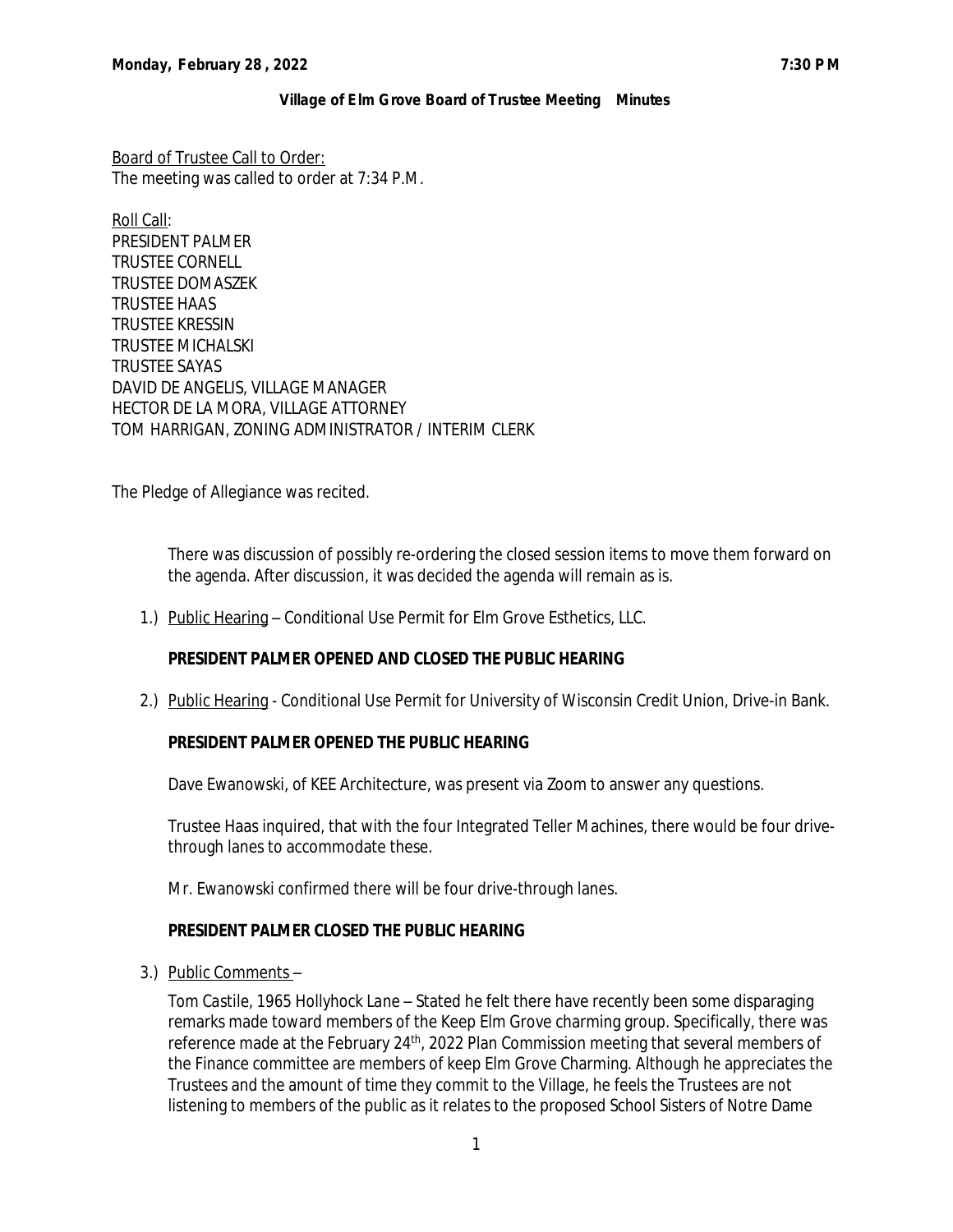redevelopment proposal. Commented that people just want to be heard.

Mr. Haas clarified that he believe Mr. Castile is referring to him, and the comments which were stated at the February 24<sup>th</sup>, 2022 Plan Commission meeting. Specifically, Mr. Haas notes that a member of the Finance Committee was commenting on the proposed density and other zoning aspects of the proposed redevelopment, which are not under the scope of review of the Finance Committee, those are under the prevue of the Plan Commission.

*Mary Inden, 14745 Watertown Plank Road* – Suggested the Board of Trustees have a specific project manager to oversee the upcoming Pool House renovation. Requests that the new Recreation Director interact with the various community organizations.

Mr. De Angelis indicated the pool house renovation project is already underway and materials have been ordered.

### **THE PUBLIC COMMENT PERIOD WAS CLOSED.**

4.) Approval of Agenda

### **TRUSTEE SAYAS MOTIONED, SECONDED BY TRUSTEE CORNELL. MOTION CARRIED 7-0.**

- 5.) Approval of Minutes
	- a. 2022-1-24 Village Board of Trustee DRAFT Minutes.

# **MOTION BY TRUSTEE DOMASZEK, SECOND BY TRUSTEE MICHALSKI. MOTION CARRIED 7-0.**

b. 2022-2-11 Special Board of Trustee DRAFT Minutes.

These minutes were not included in the Board of Trustee Binders, no action was taken.

- 6.) Report of the Village President Neil H. Palmer
	- a. No report.
- 7.) Report of Fire Chief David Kastenholtz a. January Fire Department Report.
- 8.) Report of Police Chief Jason Kubiak a. January Police Department Reports.
- 9.) Report of EMS Director Dr. Jon Robinson a. No report.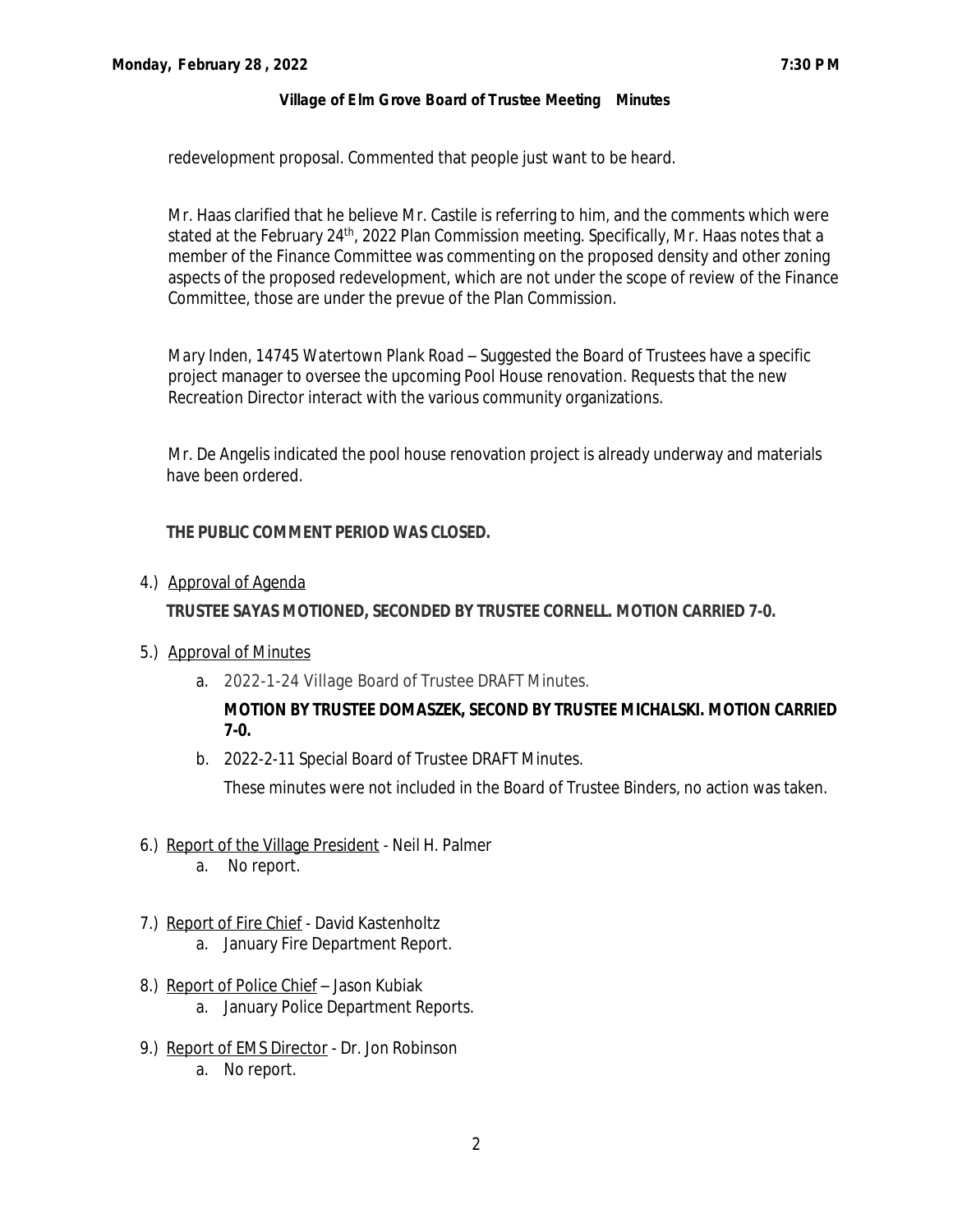- 10.)Report of Interim Village Clerk
	- a. Mr. Harrigan indicated the February  $15<sup>th</sup>$  Spring Primary Election went very well and there were no issues to report of. Of the 4,692 registered voters, 929 votes cast ballots on February 15<sup>th</sup>, generating a 19% turnout.
- 11.) Report of Village Manager David De Angelis
	- a. Mr. De Angelis indicated the board has received his project status memo in their binders, and there have been no significant changes to the status update on those projects.
- 12.) Report of Village Attorney Hector De La Mora
	- a. Attorney De La Mora had no report at this time.
- 13.) Report of Standing Committees Please review the minutes on our website for more details.
	- 1. Plan Commission Trustee Michalski
		- i. Review and act on a request for a Conditional Use Permit for Elm Grove Esthetics LLC pursuant to §335-86 and §335-23C(41) for an unspecified use which is found to be similar in character to those principal uses found within the B-2 Office Business District.

# **TRUSTEE MICHALSKI MOTIONED TO APPROVE THE CONDITIONAL USE PERMIT FOR ELM GROVE ESTHETICS LLC, TRUSTEE CORNELL SECONDED. MOTION CARRIED 7-0.**

ii. Review and act on a request for a Conditional Use Permit for the University of Wisconsin Credit Union for a Drive-in Bank pursuant to §335-22C(3), §335- 86 located in the B-1 Local Business District at 15300 W. Bluemound Road.

# **TRUSTEE MICHALSKI MOTIONED TO APPROVE THE CONDITIONAL USE PERMIT FOR THE UNIVERSITY OF WISCONSIN CREDIT UNION, PRESIDENT PALMER SECONDED. MOTION CARRIED 7-0.**

- 2. Library Board Trustee Sayas
	- i. No report.
- 3. Public Works Trustee Kressin
	- i. Trustee Kressin mentioned the Public Works Committee was updated on the ongoing Public Works projects. The PASER Road Ratings are in the process of being updated. The Committee also continued its review of the Gebhardt Road / highland Drive Reconstruction.
- 4. Public Safety Trustee Sayas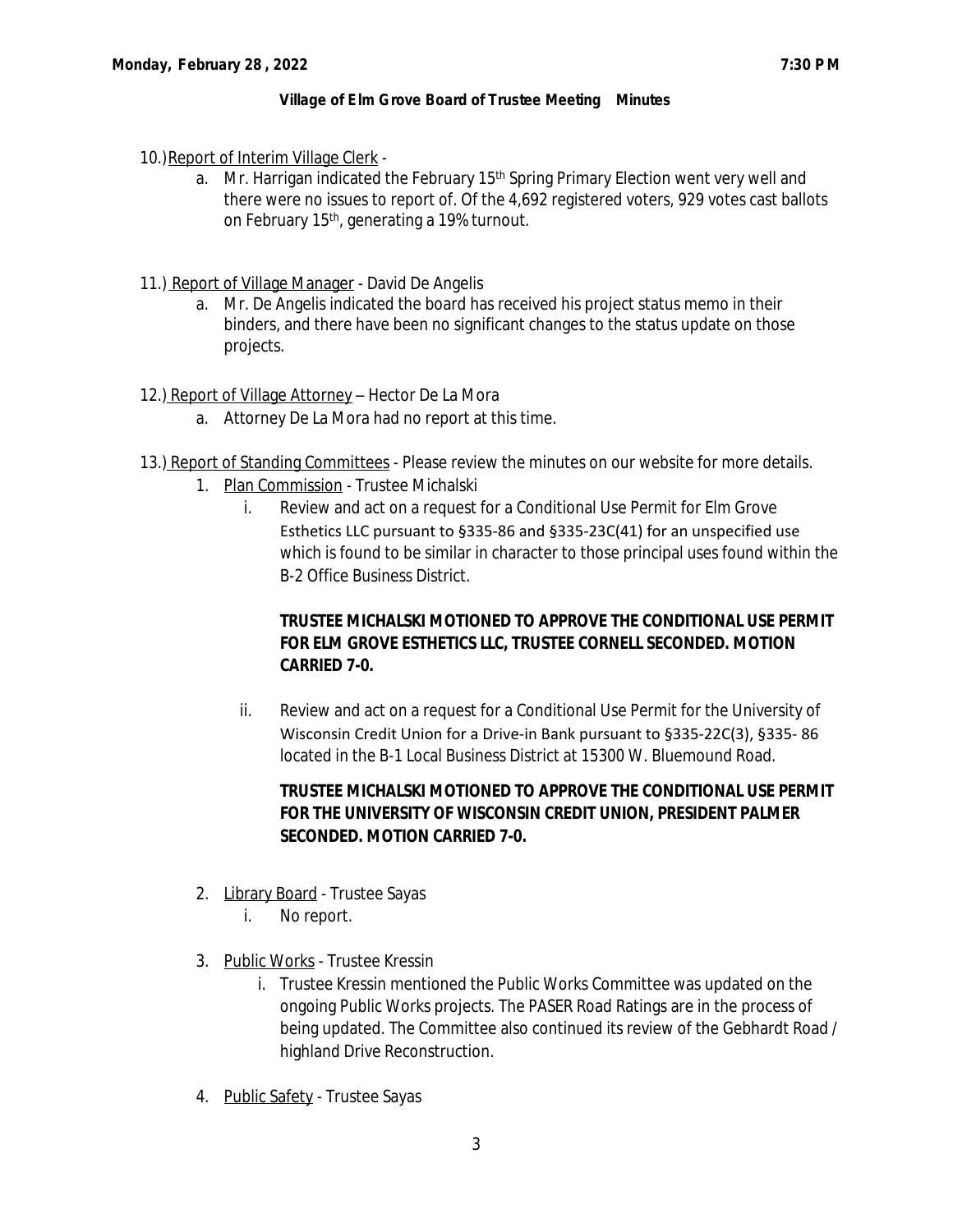- i. No meeting, no report.
- 5. Legislative Trustee Domaszek
	- i. No meeting report.
- 6. Park and Recreation Trustee Cornell
	- i. Review and act on Third Space Brewing Vendor Agreement.

Andy Gehl, of Third Space Brewing was before the Board to answer any questions related to the Vendor Agreement.

# **TRSUTEE MICHALSKI MOTIONED TO APPROVE THE VENDOR AGREEMENT, TRUSTEE CORNELL SECONDED.**

The Trustees discussed several aspects of the Vendor agreement, specifically as it related to compensation and music in the park. It was decided that if complaints are filed as it relates to music being played at the beer garden, the Village Manager will have the discretion to prohibit music in the beer garden.

### **MOTION CARRIED 7-0.**

- 7. Administrative and Personnel Trustee Michalski
	- i. Review and act on sleeping quarters policy for public safety services personnel.

# **TRSUTEE MICHALSKI MOTIONED TO APPROVE THE SLEEPING QUARTERS POLICY, TRUSTEE SAYAS SECONDED. MOTION CARRIED 7-0.**

ii. Review and act on Job descriptions for the General Maintenance position (Public Works), the Recreation Manager and the Assistant Village Manager & Planning Administrator.

# **TRUSTEE MICHALSKI MOTIONED TO APPROVE THE POSTION DESCPRIPTIONS FOR THE GENERAL MAINTENANCE POSITION, THE RECREATION MANAGER AND THE ASSISTANT VILLAGE MANAGER & PLANNING ADMINISTRATOR, TRSUTEE HAAS SECONDED. MOTION CARRIED 7-0.**

- 8. Finance and Licensing Trustee Haas Note: this item was taken out of order per the motion made on item 1 above.
	- i. Review and act on Resolution 022822A Amendment to 2021 Budget

### **TRUSTEE HAAS MOTIONED TO APPROVE RESOLUTION 022822A, TRUSTEE MICHALSKI SECONDED. MOTION CARRIED 7-0.**

ii. Review and act on Resolution 022822B Amending the Fee Schedule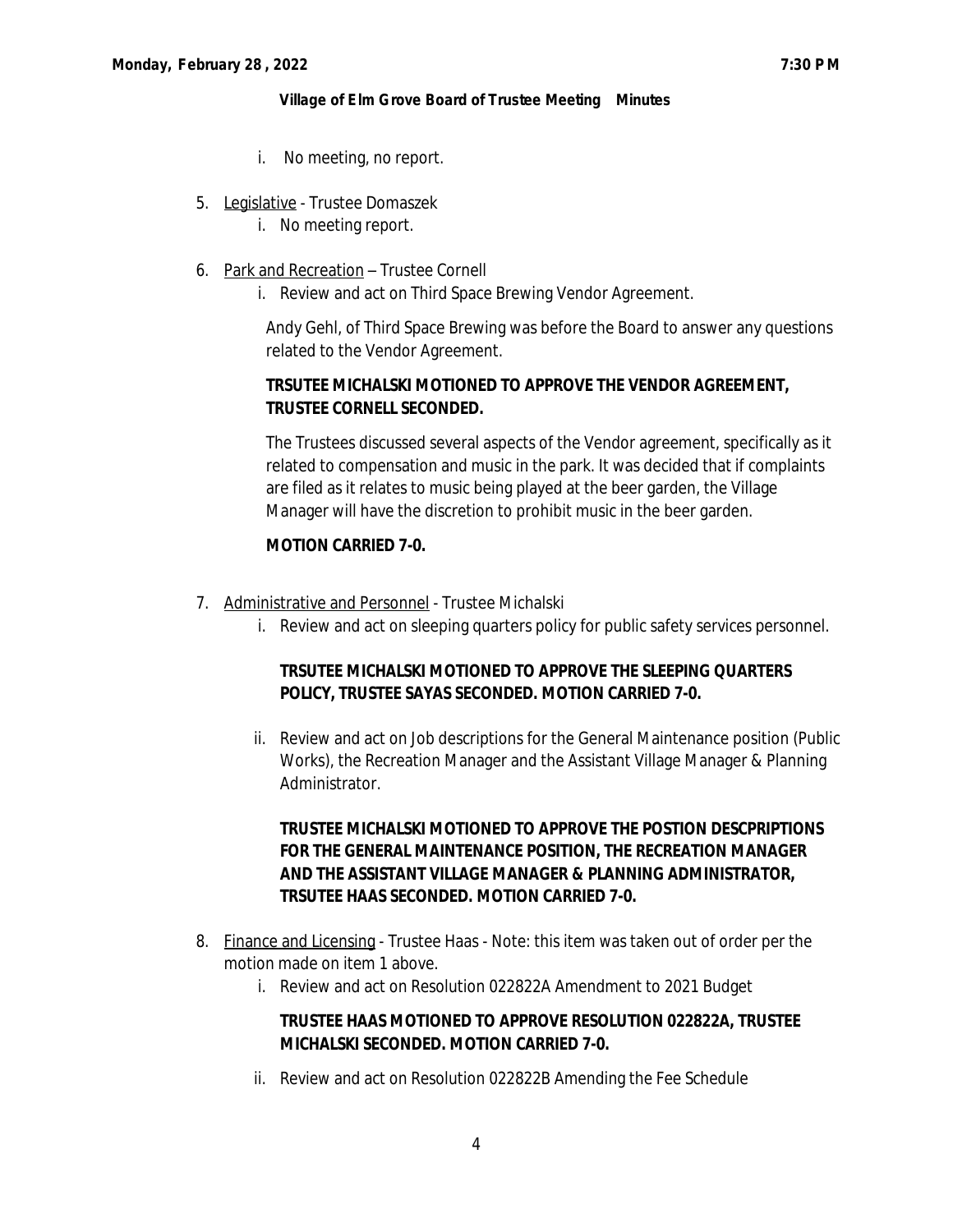# **TRSUTEE HAAS MOTIONED TO APPROVE RESOLUTION 022822B, TRUSTEE SAYAS SECONDED. MOTION CARRIED 7-0.**

iii. Review and Act on Vouchers

# **MOTION BY TRUSTEE HAAS, SECOND BY TRUSTEE CORNELL, TO APPROVE THE VOUCHER LISTS AS SUBMITTED. MOTION CARRIED 7-0.**

14.) Closed Session- May convene into closed session pursuant to Wisconsin §19.85(1) (e) to deliberate or negotiate the purchasing of public properties, the investing of public funds, or conducting other specified public business, whenever competitive or bargaining reasons require a closed session with respect to the contract for municipal water from the City of Wauwatosa, and with respect to the potential purchase of 13405 Watertown Plank Road, commonly referred to as One Hour Martinizing (OHM).

# **MOTION BY PRESIDENT PALMER, SECOND BY TRUSTEE DOMASZEK, TO CONVENE INTO CLOSED SESSION.**

### **ROLL CALL VOTE: YAY – PALMER, CORNELL, DOMASZEK, HAAS, KRESSIN, MICHALSKI, SAYAS.**

15.) Closed Session - The Board may go into closed session pursuant to Wis. Stat. 19.85 (1)(c) to consider employment and compensation data over which the governmental body has jurisdiction and exercises responsibility, more specifically hiring of Municipal Clerk/Deputy Treasurer and establishment of non-represented salaries.

# **MOTION BY PRESIDENT PALMER, SECOND BY TRUSTEE MICHALSKI, TO CONVENE INTO CLOSED SESSION.**

### **ROLL CALL VOTE: YAY – PALMER, CORNELL, DOMASZEK, HAAS, KRESSIN, MICHALSKI, SAYAS.**

### **MOTION CARRIED. THE CLOSED SESSION BEGAN AT 8:44 PM.**

# **MOTION BY PRESIDENT PALMER, SECOND BY TRUSTEE HAAS, TO CONVENE INTO OPEN SESSION.**

### **ALL IN FAVOR. OPEN SESSION RESUMED AT 9:43 PM IN THE COURT ROOM.**

16.) May convene into open session to take action on any closed session items.

# **PRESIDENT PALMER MOTIONED TO APPROVE SANDEE POLICELLO AS CLERK DEPUTY TREASURER, TRUSTEE MICHALSKI SECONDED. MOTION CARRIED 7-0.**

17.) Other Business – None.

18.) Adjournment

### **MOTION BY TRUSTEE KRESSIN, SECOND BY TRUSTEE MICHALSKI, TO ADJOURN THE MEETING.**